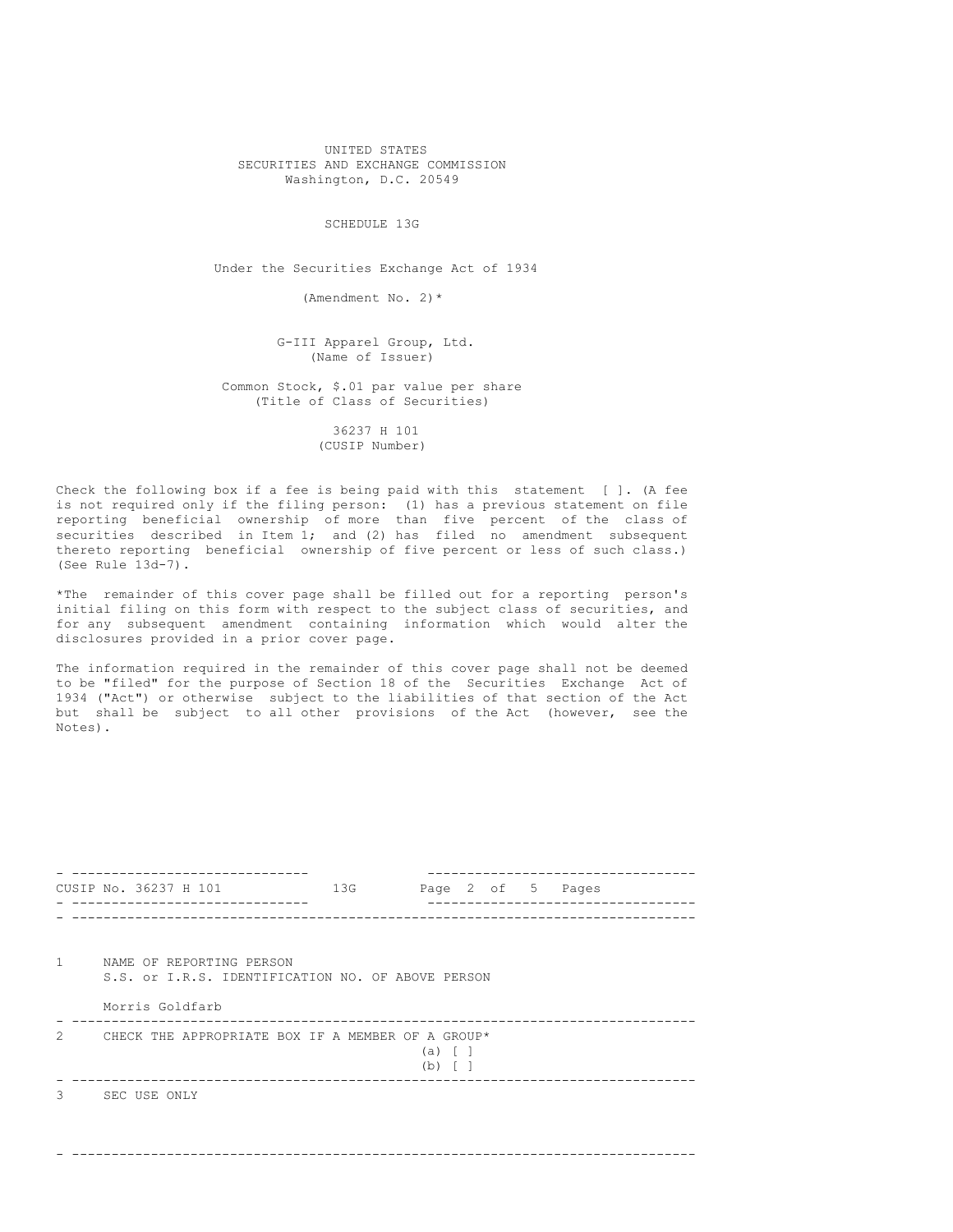4 CITIZENSHIP OR PLACE OF ORGANIZATION

|                                                        | United States citizen                                                                                                                                                               |             |                                       |  |  |  |  |
|--------------------------------------------------------|-------------------------------------------------------------------------------------------------------------------------------------------------------------------------------------|-------------|---------------------------------------|--|--|--|--|
|                                                        |                                                                                                                                                                                     |             | 5 SOLE VOTING POWER                   |  |  |  |  |
|                                                        | NUMBER OF<br><b>SHARES</b><br>BENEFICIALLY                                                                                                                                          |             | 2,127,349 shares<br>----------------- |  |  |  |  |
| OWNED BY<br><b>FACH</b><br>REPORTING<br>PERSON<br>WTTH |                                                                                                                                                                                     |             | 6 SHARED VOTING POWER                 |  |  |  |  |
|                                                        |                                                                                                                                                                                     |             | None                                  |  |  |  |  |
|                                                        |                                                                                                                                                                                     | $7$ and $7$ | SOLE DISPOSITIVE POWER                |  |  |  |  |
|                                                        |                                                                                                                                                                                     |             | 2,127,349 shares                      |  |  |  |  |
|                                                        |                                                                                                                                                                                     | 8           | SHARED DISPOSITIVE POWER              |  |  |  |  |
|                                                        |                                                                                                                                                                                     |             | None                                  |  |  |  |  |
|                                                        |                                                                                                                                                                                     |             |                                       |  |  |  |  |
| 9                                                      | AGGREGATE AMOUNT BENEFICIALLY OWNED BY EACH<br>REPORTING PERSON 2,127,349 shares which includes 133,000 shares which<br>may be acquired within 60 days upon the exercise of options |             |                                       |  |  |  |  |
| 10                                                     | CHECK BOX IF THE AGGREGATE AMOUNT IN ROW (9) EXCLUDES<br>CERTAIN SHARES*                                                                                                            |             |                                       |  |  |  |  |
|                                                        | 11 PERCENT OF CLASS REPRESENTED BY AMOUNT IN ROW 9<br>32.0%                                                                                                                         |             |                                       |  |  |  |  |
| 12.                                                    | TYPE OF REPORTING PERSON*<br>ΙN                                                                                                                                                     |             |                                       |  |  |  |  |
|                                                        |                                                                                                                                                                                     |             | *SEE INSTRUCTION BEFORE FILLING OUT!  |  |  |  |  |

 $-2-$ 

This Schedule 13-G reflects a statement of beneficial ownership of securities of the reporting person as of December 31, 1995.

- Item 1(a) Name of Issuer: --------------- G-III Apparel Group, Ltd.
- Item 1(b) Address of Issuer's Principal Executive Offices: ------------------------------------------------ 345 West 37th Street New York, New York 10018
- Item 2(a) Name of Person Filing: ---------------------- See Item 1 of the cover page attached hereto
- Item 2(b) Address of Principal Business Office, or if none, Residence: --------------------------------------- c/o G-III Apparel Group, Ltd. 345 West 37th Street New York, New York 10018
- Item 2(c) Citizenship: ------------ See Item 4 of the cover page attached hereto
- Item 2(d) Title of Class of Securities: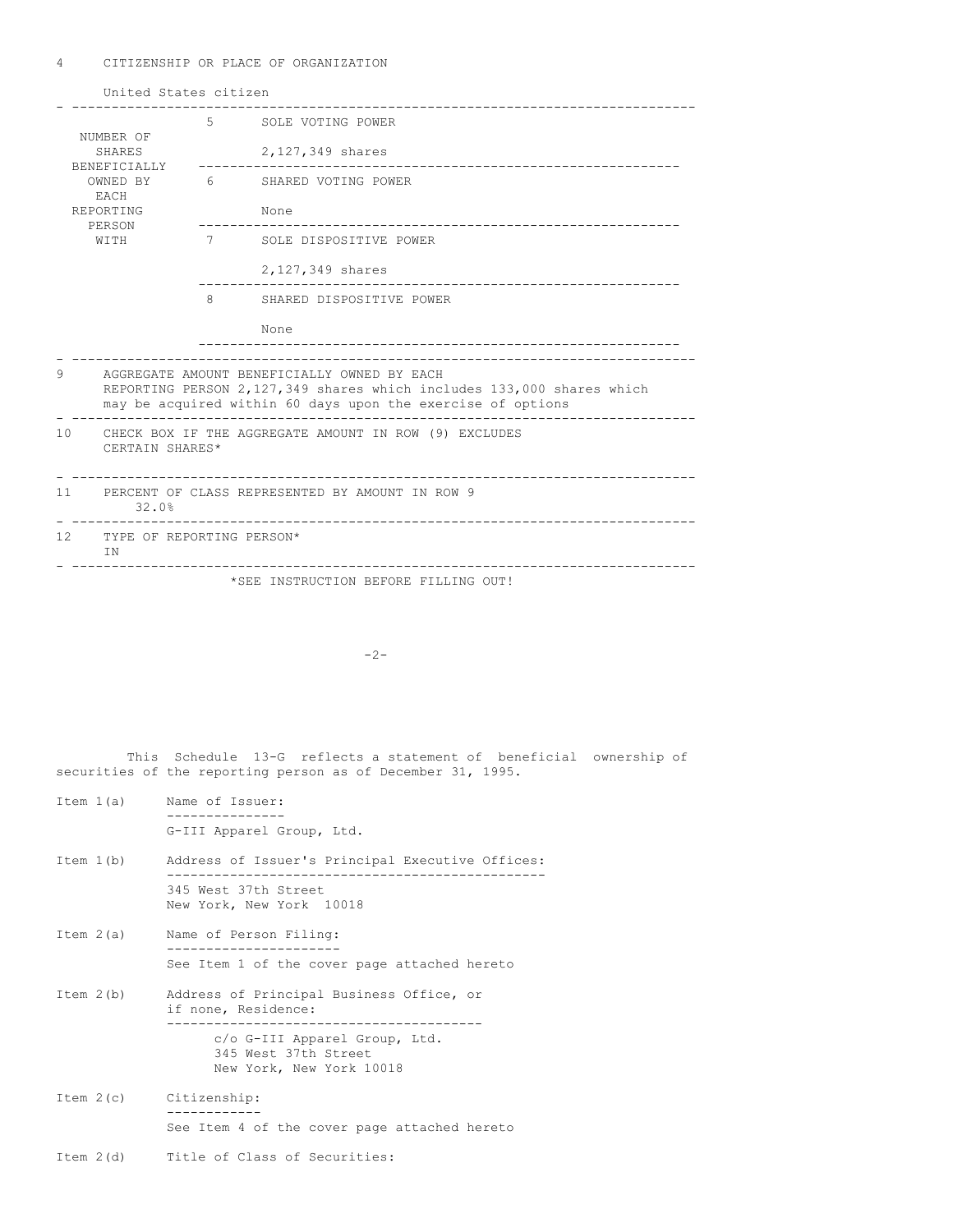----------------------------- Common Stock, par value \$.01

- Item 2(e) CUSIP Number: ------------- 36237 H 101
- Item 3 Identity of Reporting Person ---------------------------- Not Applicable
- Item 4 Ownership: ----------
	- (a) Amount beneficially owned: See Item 9 of the cover page attached hereto which includes 133,000 shares which may be acquired within 60 days upon the exercise of options. Amount does not include an aggregate of 86,250 shares owned by Mr. Goldfarb issuable upon the exercise of

 $-3-$ 

options which become exercisable on various dates not within 60 days.

- (b) Percent of Class: See Item 11 of the cover page attached hereto.
- (c) Number of Shares Beneficially Owned by Reporting Person
	- ------------------------------------------------------------ (i) sole voting power: See Item 5 of the cover page and (a) of Item 4 hereto which includes 2,127,349 shares.
	- (ii) shared voting power: See Item 6 of the cover page.
	- (iii) sole dispositive power: See Item 7 of the cover page and (a) of Item 4 hereto which includes 2,127,349 shares.
	- (iv) shared dispositive power: See Item 9 of the cover page.
- Item 5 Ownership of Five Percent or Less of a Class: --------------------------------------------

Not Applicable

Item 6 Ownership of More than Five Percent on Behalf of Another Person: ---------------------------------------------------------------

Not Applicable

Item 7 Identification and Classification of the Subsidiary Which Acquired the Security Being Reported on By the Parent Holding Company:

Not Applicable

Item 8 Identification and Classification of Members of the Group: ---------------------------------------------------------

Not Applicable

Item 9 Notice of Dissolution of Group: ------------------------------

Not Applicable

## Item 10 Certification: -------------- By signing below I certify that, to the best of my knowledge and